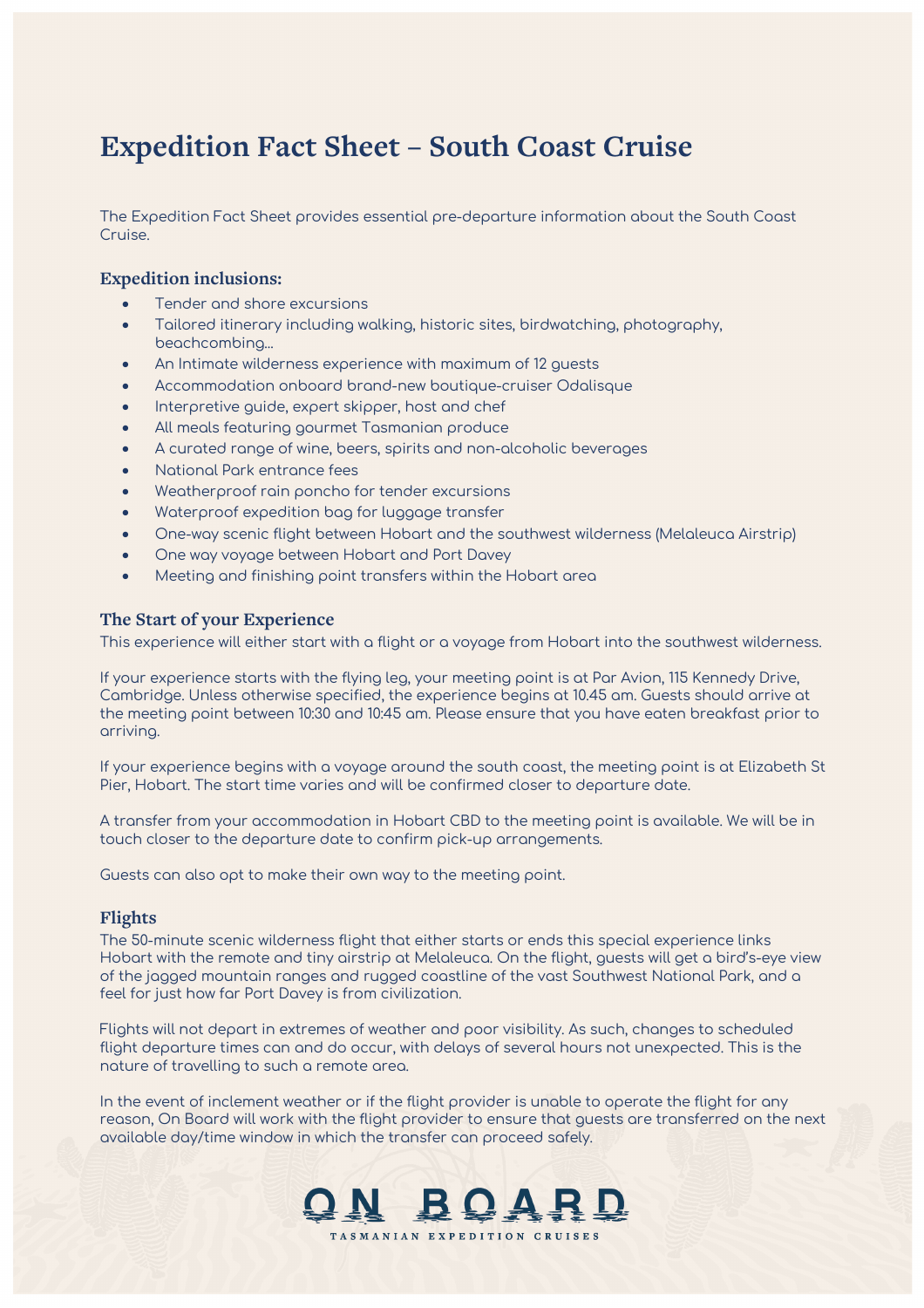Please refer to our terms and conditions for a detailed policy concerning scheduled flight times impacted by 12 hours or more.

#### **Voyage & Itinerary**

The weather shapes the itinerary, daily activities and the evenings' anchorages on this bi-annual cruise. To ensure a safe and comfortable experience, the passage between the more exposed areas of the south coast, between South and Southwest Capes, is only made in calm weather conditions. Accordingly, the itinerary can vary greatly. Here are some example routes and anchorages:

- 2–3-night voyage between Hobart to Port Davey including overnight anchorages on south coast, with the remainder of nights spent in Port Davey.
- 1-day voyage from Hobart to Port Davey, with 4 nights spent in Port Davey.
- 4 nights in Port Davey, followed by a 1-day voyage from Port Davey to Hobart.
- 2 nights in Bruny Island/Recherche Bay area, a 1-day voyage from Recherche Bay to Port Davey, with 2 nights in Port Davey.

The experience is best suited to travellers who have some flexibility in their travel dates, in case wind and swell dictate a shift to departure date.

Five days prior to scheduled departure, On Board will provide guests with a more detailed plan for the expedition, accounting for current weather forecasts and guest interests - whether that be hiking, beachcombing, bird spotting or simply soaking up the scenery from Odalisque. Every experience is unique and tailored.

To give you an idea of how you might spend your days in Port Davey, check our [southwest highlights](https://onboardexpeditions.com.au/port-davey-the-south-west/).

Upon booking, please advise us of your particular interests in the area so that we may accommodate them.

#### **Finishing Point**

Your experience ends in Hobart, returning via air or sea. Finishing times vary and will be confirmed closer to departure.

Return transfer to the finishing point to accommodation within the Hobart CBD is available.

We **highly recommend** that guests do not arrange onward travel for at least 24 hours after the experience's scheduled end time in case of delays caused by weather.

#### **Travel Insurance**

We strongly recommend that guests obtain comprehensive travel insurance at the time of booking.

#### **On Board Dining Experience**

Meals are an indulgent culinary experience made from fresh seasonal Tasmanian produce. Our specialist chefs have been borrowed from some of Hobart's top restaurants. Expect perfect picnics, freshly baked cookies pulled from the oven just as hungry hikers return, and flavoursome feasts in what is quite possibly the most remote restaurant in Tasmania.

Choose from a splendid selection of cool climate wines, crisp craft beers, slow-sipping spirits and non-alcoholic beverages. Additional alcoholic beverages, from a top-shelf list, may be purchased on board and charged to your account.

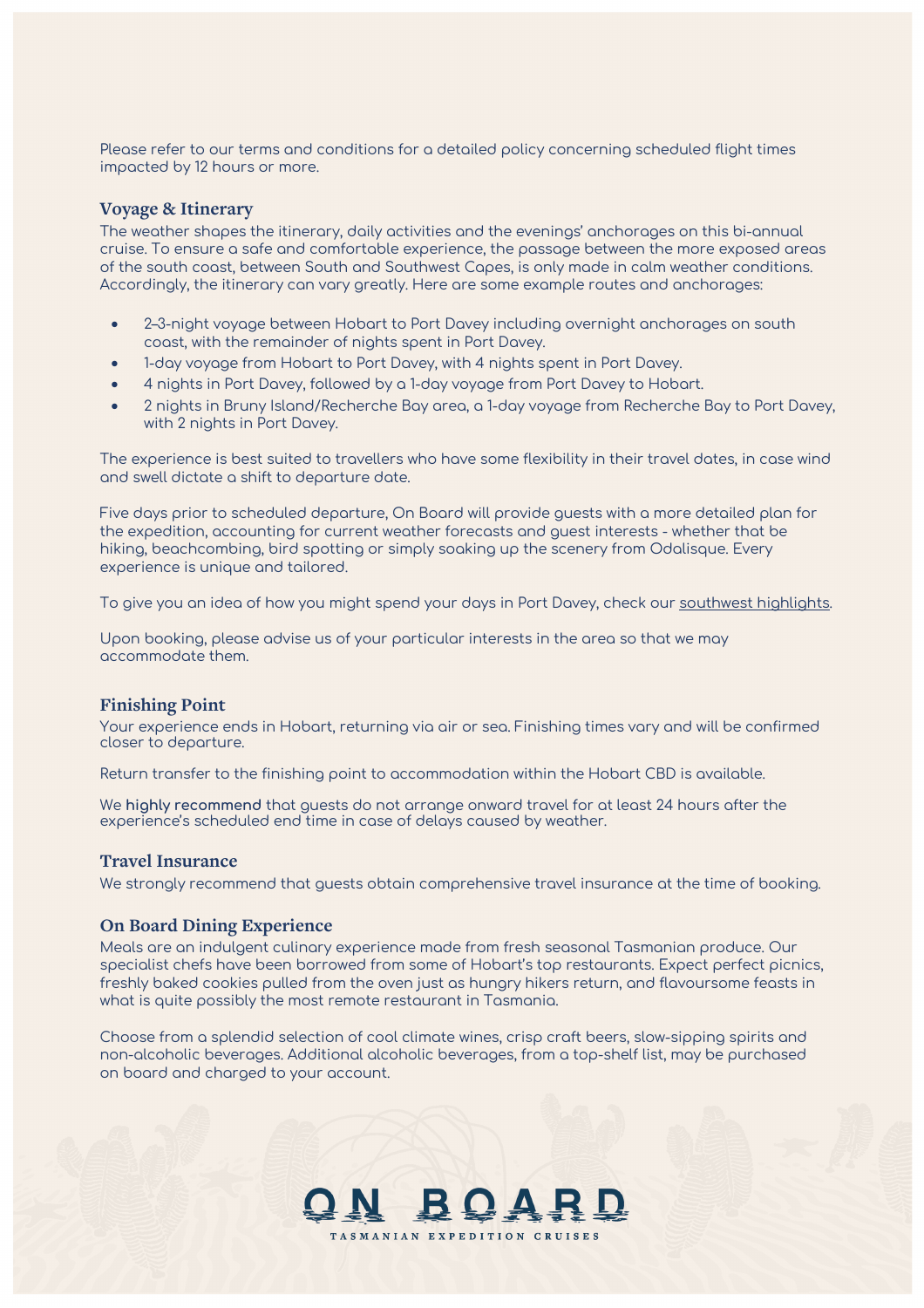# **COVID-19 Booking Guarantee & Safety Measures**

On Board's COVID-19 [Booking Guarantee](https://onboardexpeditions.com.au/terms-and-conditions/) provides the peace of mind to book your next great adventure, whilst providing the flexibility should travel restrictions or COVID-19 impact your travel arrangements in the future. If COVID-19 directly impacts your capacity to travel, you may postpone your cabin booking for up to 24 months, with no additional charges. See our COVID-19 [Booking](https://onboardexpeditions.com.au/terms-and-conditions/)  [Guarantee](https://onboardexpeditions.com.au/terms-and-conditions/) for more information.

On Board has implemented COVID-19 safety measures to keep our guests and crew safe and well. Our approach includes minimising the risk of COVID-19 positive individuals embarking on expeditions via:

• Vaccination Policy: All guests must be fully vaccinated.

• Testing Protocols: All guests must return a negative Rapid Antigen Test prior to departure. For more detail, please review our [COVID-19 Safety Measures.](https://onboardexpeditions.com.au/frequently-asked-questions/)

# **Weather**

The dynamic and notoriously wild weather of the Tasmanian World Heritage Wilderness Area is part of what makes this remote corner just so special. Exposed to the strong westerly winds of Roaring Forties, it's a place of raw, untamed beauty. During summer, daily temperatures generally range from 15 to 25°C, with overnight minimums averaging between 9 and 11°C. It can be moderately cool when windy. Regardless of the time of year, expect a mix of wind, rain and deliciously warm sunshine. Whatever the weather, Odalisque offers a welcoming and sheltered home in the wilderness.

## **Luggage**

Due to space and weight limitations in the aircraft, guests are limited to 12kg of personal luggage total. All luggage will be weighed upon check-in. For convenience and protection against the elements, On Board provides a waterproof expedition bag made of soft, weatherproof canvas for guest use. The bag is approximately 48cm long with a diameter of 34cm and a capacity of 45l. Guests may also like to carry a small bag or backpack as carry-on baggage. All other bags are stowed in the baggage compartment of the aircraft.

On Board will make every effort to provide the waterproof expedition bag to guests the day before the experience commences, to allow ample time for repacking. Guests can also choose to transfer their personal belongings into the waterproof expedition bag at the meeting point. Any belongings not travelling with you to Port Davey can be left with Hobart staff for safekeeping.

# **What to Pack**

# **Essentials:**

- Sturdy hiking boots or walking shoes (please note, some tracks are muddy, rutted and overgrown).
- Shoes suitable for wet beach landings in tender e.g. Crocs or sandals.
- Footwear for wearing aboard Odalisque. Something comfortable, and easy to get on and off e.g. Sneakers or 'boat shoes'. You're also welcome to move around in socks or bare feet, if that's more your style.
- Hat and sunglasses.
- Polar fleece or down jacket.
- Warm thermal layers.
- Raincoat.
- Personal medications.
- Active, comfortable clothes suitable for excursions (from hiking to cruising in the tender) in a range of weather conditions (from hot, sunny and still, to cold, windy and wet).
- Relaxed, casual attire for lounging aboard Odalisque or as a fresh change for dinner.